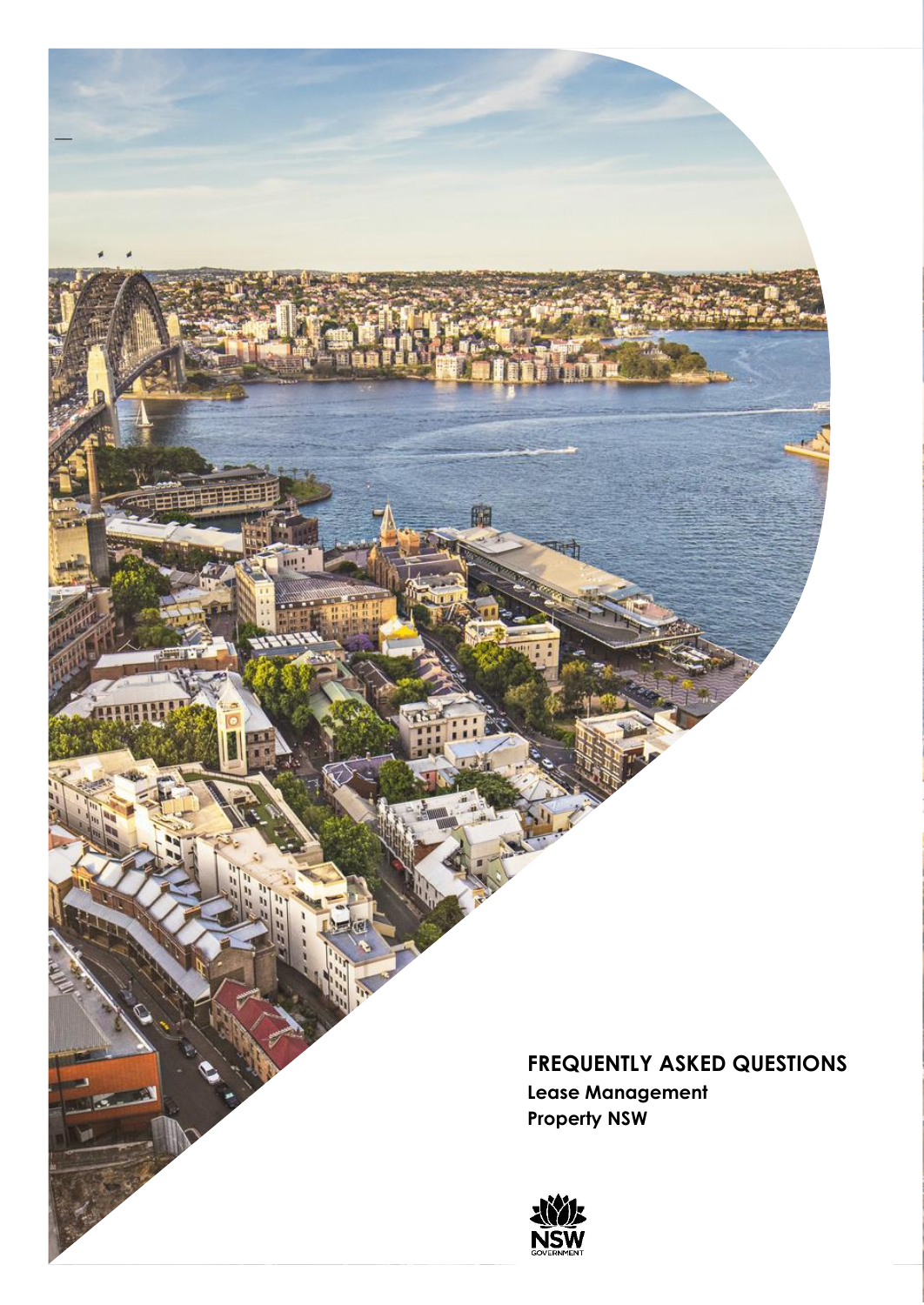# **LEASE MANAGEMENT**

# **FREQUENTLY ASKED QUESTIONS**

# **What is a Leased Accommodation Request (LAR)?**

Under PM1220 legislation, Property NSW manages NSW Government agencies' requests for new leased office accommodation to meet their current and future needs.

Leased Accommodation Requests, or LARs, can include a request to remain, relocate or vacate existing leased premises**.**

### **What transactions will be available through the new Customer Portal?**

The new Customer Portal is a digital tool that will enhance your customer experience and interaction with Property NSW regarding your leasing requirements. The portal provides more flexibility to communicate, access case details and reports, and upload and download information in relation to your transactions. Further enhancements and updates will be deployed in future releases of the Portal and we will advise when this happens.

If you would like to learn more about performing transactions in the new portal , download the User Guide or watch the videos available under the 'Help' tab.

# **What are the key changes for customers?**

The key changes to the new Customer Portal include the ability to:

- Submit Leased Accommodation Requests online (New Requests)
- Collaboratively complete the Leased Accommodation request form with your Asset Manager
- Trace conversations and correspondence related to the case in the system
- Sort conversations chronologically
- Receive email notifications of critical deadlines to help you manage your property portfolio
- Check the status of your requests
- Have multiple agency users work on the case.

# **How do I register to use the Customer Portal?**

*New Customers:*

New users can create a user profile for your agency via a link on the Customer Portal home page.

All requests for portal access will be assessed and approved by Property NSW. Once the registration has been approved, customers will receive an email with login instructions within one to five working days.

### *Existing customers:*

Agencies who have been lodging Leasing Accommodation Requests on behalf of their agencies will receive a welcome email on the day the new portal goes live. This email will contain your user name and the URL link for the new Customer Portal. Please save this link as a 'Favourite' in your web browser.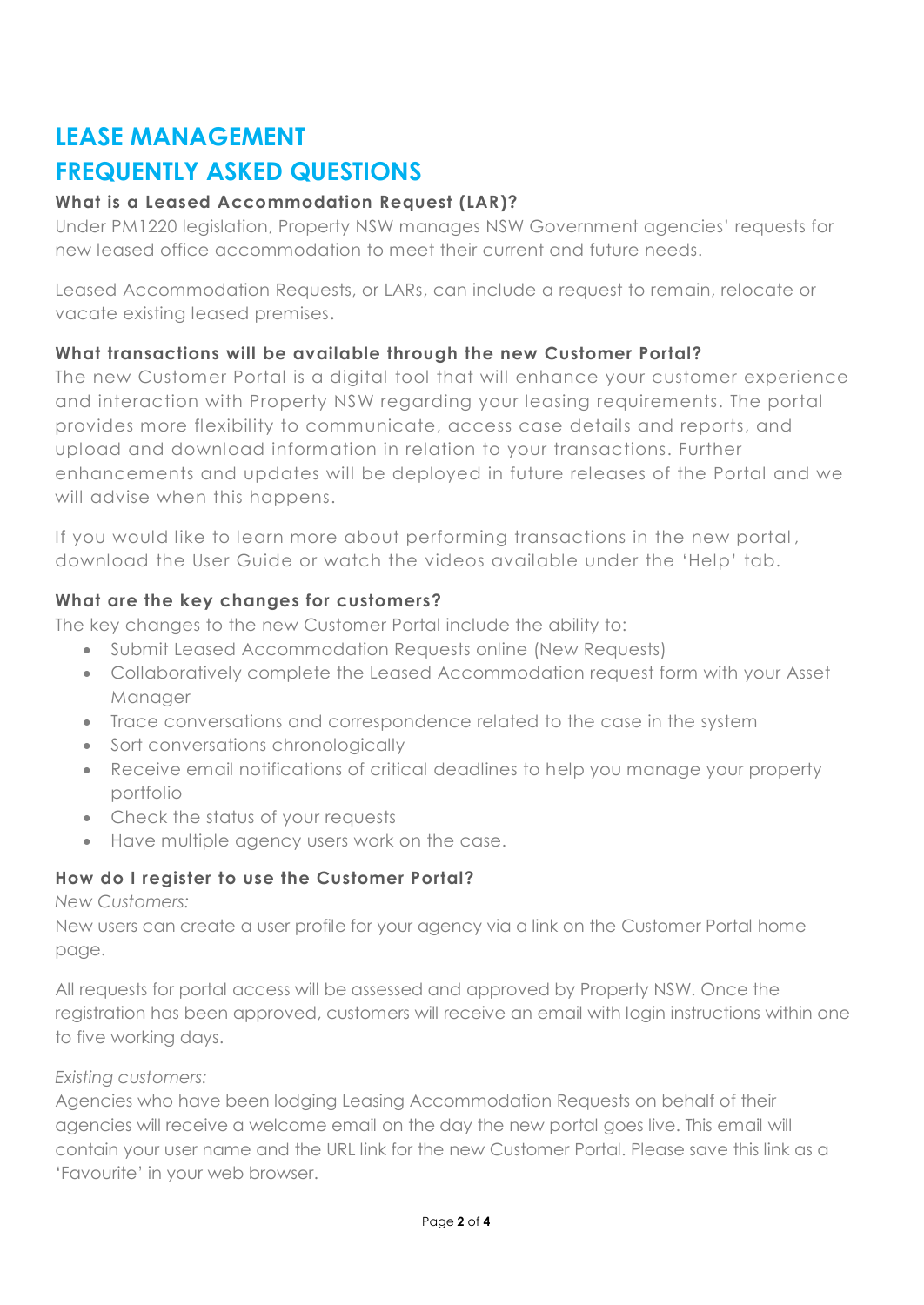Note: The previous customer portal and its link will be disabled upon the launch of the new Customer Portal.

# **I have reset my password but still cannot login?**

If you entered your password incorrectly your account will be locked out.

Go to the Help form and lodge a request to unlock your access. We will then unlock it for you and confirm your access via email.

# **I've forgotten my password. How do I reset it?**

You can request to reset your password from the Customer Portal home page. You will need to enter the email address or user name for which you are requesting the reset.

If you have further difficulties, you can lodge a request for assistance via the Help tab on the portal.

# **When will I be able to use the Customer Portal?**

*New Customers:*  You will receive an email with your login details as soon as your registration has been approved.

*Existing Customers:* You will be able to use the portal once you've received the welcome email.

### **How do I know what is happening to my request?**

You will no longer need to contact your asset manager for a status update. You will be able to log into your Agency Portfolio in the new portal and see the status of each case in the system.

# **What advantages can I expect from the new portal and how will the new system improve on the existing process?**

The new digital platform will make it easier for agencies to work with Property NSW to achieve better utilisation of the NSW Government's property portfolio.

The new portal has been designed as a self-service, collaborative tool allowing you to access more case information and reports.

The new Customer Portal will provide you with the following improvements to the current process:

- Intuitive, less complicated digital forms that are easier to use
- Improved agency views with all requests collated in one location
- Greater flexibility with multiple contacts able to work on a case at the same time
- Improved navigation with revised fields and help options
- Increased visibility of the status of requests with clear milestones at each stage
- Enhanced reporting capability with personalised reports, sorting options, filters and ability to export in CSV or Excel formats
- Collaborative two-way communication tools
- Efficient storage of information with upload and download functions for case-specific information.